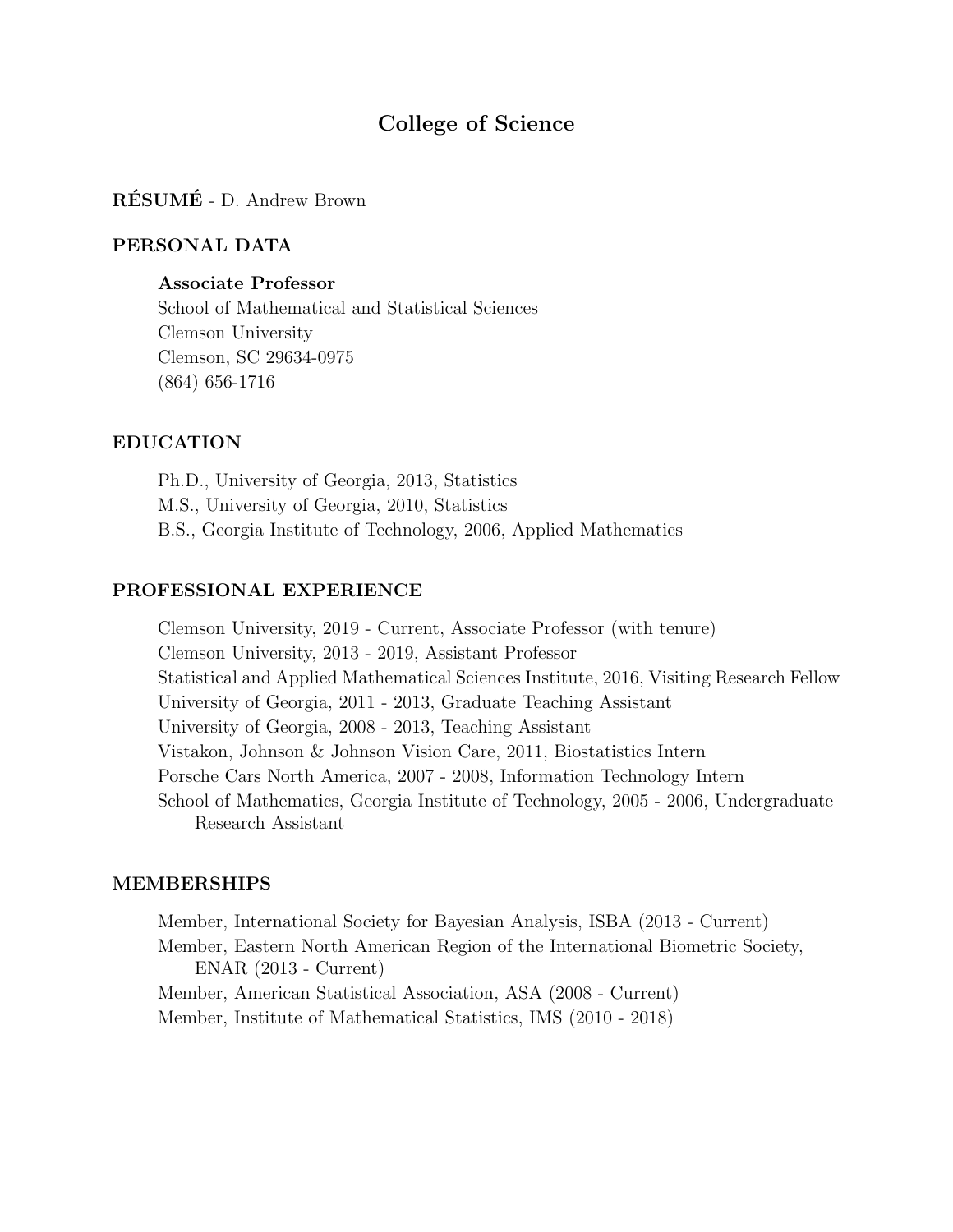### PROFESSIONAL ACTIVITIES

Referee for the following journals:

Annals of Applied Statistics Applied Stochastic Models in Business and Industry Bayesian Analysis Biometrics Computational and Mathematical Methods in Medicine Computer Methods in Applied Mechanics and Engineering Environmental and Ecological Statistics IISE Transactions INFORMS Journal on Computing Journal of the American Statistical Association Journal of the Royal Statistical Society, Series B Journal of Statistical Planning and Inference Metrika NeuroImage PLoS ONE SIAM/ASA Journal on Uncertainty Quantification SIAM Journal on Matrix Analysis and Applications Statistical Analysis and Data Mining Statistics in Medicine Technometrics The American Statistician

Invited Book Reviewer for Biometrics

American Statistical Association, Uncertainty Quantification Interest Group Secretary (2020 - Current)

South Carolina Chapter of the American Statistical Association

President (2021 - Current) Vice President (2020 - 2021) Secretary (2019 - 2020) Treasurer (2017 - 2019)

- Clemson University Primary Liaison to the National Institute of Statistical Sciences (2017 - Current)
- International Society for Bayesian Analysis, Industrial Statistics Section Treasurer  $(2018 - 2019)$
- Educational Testing Service Advanced Placement Statistics Exam, Reader (2013, 2014, 2016, 2017, 2019)

Session Organizer for the ASA/IMS SPES Spring Research Conference (2019) Session Chair at the following conferences:

Joint Statistical Meetings (2015, 2017, 2019) Workshop on Statistical Perspectives of Uncertainty Quantification (2017) Eastern North American Region of the International Biometric Society (ENAR) Spring Meeting (2017)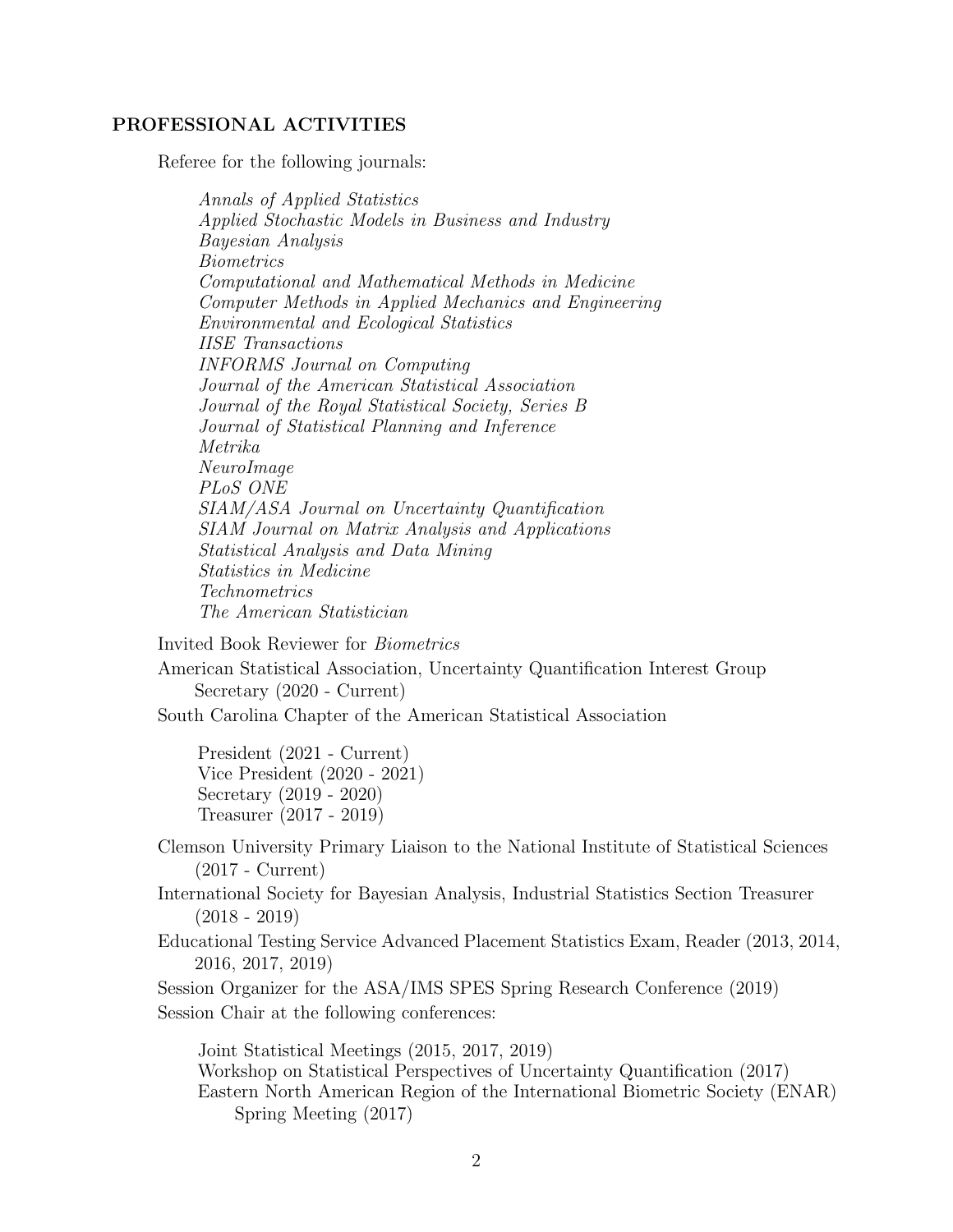- Organizer of the Fall Meeting of the South Carolina Chapter of the ASA / South Carolina Statistics Consortium (2018)
- Clemson University Partial Differential Equations Graduate Student Seminar, Participant (2016 - 2018)
- SAMSI Optimization program working group on Inverse Problems, Member (2016 - 2017)
- SAMSI Statistical, Mathematical, and Computational Methods for Astronomy working group on Uncertainty Quantification and Astrophysical Emulation, Member (2016 - 2017)
- SAMSI Challenges in Computational Neuroscience working group on Computational Approaches to Large-Scale Inverse Problems with Applications to Neuroscience, Member (2015 - 2016)
- SAMSI Challenges in Computational Neuroscience working group on Clinical Brain Imaging, Member (2015 - 2016)
- SAMSI Challenges in Computational Neuroscience working group on Functional Imaging and Functional Connectivity, Member (2015 - 2016)

University of Georgia fMRI Statistics Research Group, Member (2009 - 2013)

University of Georgia Statistics Club, Member (2008 - 2013)

University of Georgia Statistics Club, Secretary (2009 - 2010)

# PUBLICATIONS

# Refereed Journal Publications<sup>1</sup>

# PUBLISHED

- 1. Brown, D. A., McMahan, C. S., Shinohara, R. T., and Linn, K. L. (2021+), "Bayesian spatial binary regression for label fusion in structural neuroimaging," Journal of the American Statistical Association, accepted.  $arXiv:1710.10351$ .
- 2. Mokalled, S.\*, McMahan, C., Tebbs, J., Brown, D. A., and Bilder, C., (2021) "Incorporating the dilution effect into group testing regression," Statistics in Medicine, 40, 2540-2555.
- 3. Ehrett, C.\*, Brown, D. A., Kitchens, C., Xu, X., Platz, R., and Atamturktur, S. (2021), "Simultaneous Bayesian calibration and engineering design with application to a vibration isolation system," ASME Journal of Verification, Validation, and Uncertainty Quantification, 6:011007.
- 4. Brown, D. A., McMahan, C. S., and Self, S. W.\* (2021), "Sampling strategies for fast updating of Gaussian Markov random fields," The American Statistician, 75, 52-65.

 $1 *$  indicates student author (advisory committee or advisor)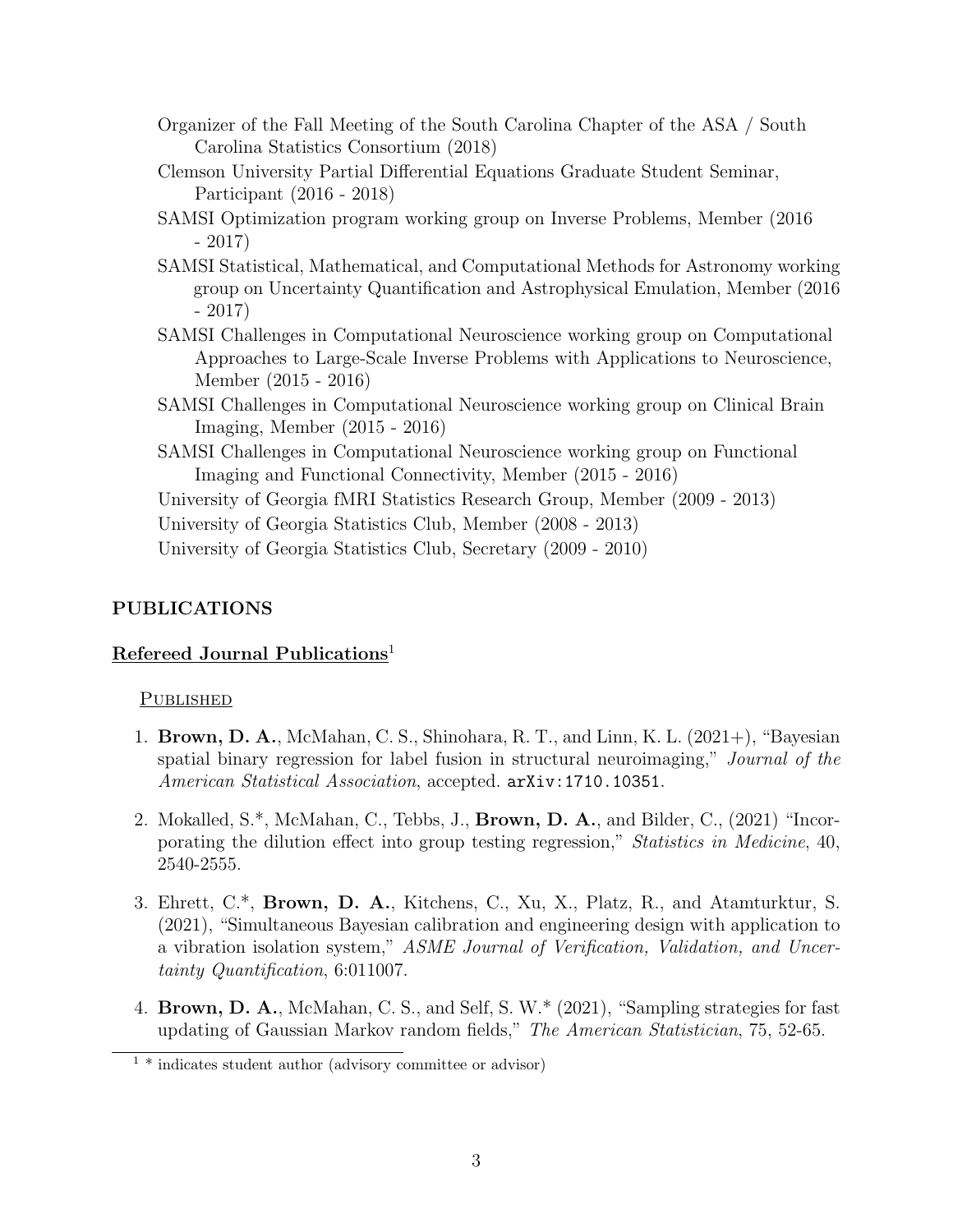- 5. Ehrett, C.\*, Brown, D. A., Chodora, E.\*, Kitchens, C., and Atamturktur, S. (2021), "Multi-objective engineering design via computer model calibration," ASME Journal of Mechanical Design, 143:051702.
- 6. Gettings, J. R., Self, S. W., McMahan, C. S., Brown, D. A., Nordone, S. K., and Yabsley, M. J. (2020), "Regional and local temporal trends of *Borrelia burgdorferi* and Anaplasma spp. seroprevalence in domestic dogs: contiguous United States 2013-2019," Frontiers in Veterinary Science, 7:561592.
- 7. Gettings, J., Self, S. C. W., McMahan, C. S., Brown, D. A., Nordone, S. K., and Yabsley, M. J. (2020), "Local and regional temporal trends (2013-2019) of canine Ehrlichia spp. seroprevalence in the United States," Parasites and Vectors, 13:153.
- 8. Prabhu, S., Ehrett, C.\*, Javanbarg, M., Brown, D. A., Lehmann, M., and Atamturktur, S. (2020), "Uncertainty quantification in fault tree analysis: Estimating business interruption due to seismic hazard," Natural Hazards Review, 21:04020015.
- 9. Flynn, G. S.\*, Chodora, E.\*, Atamturktur, S., and Brown, D. A. (2019), "A Bayesian inference-based approach to empirical training of strongly coupled constituent models," ASME Journal on Verification, Validation, and Uncertainty Quantification, 4:021005.
- 10. Saibaba, A. K., Bardsley, J., Brown, D. A., and Alexanderian, A. (2019), "Efficient marginalization-based MCMC methods for hierarchical Bayesian inverse problems," SIAM/ASA Journal on Uncertainty Quantification, 7, 1105-1131.
- 11. Self, S. W.\*, Pulaski, C. N., McMahan, C. S., Brown, D. A., Yabsley, M. J., and Gettings, J. R. (2019), "Regional and local trends in the prevalence of canine heartworm infection: 2012-2018," Parasites and Vectors, 12:380.
- 12. Self, S. W.\*, McMahan, C. S., Brown, D. A., Lund, R., Gettings, J., and Yabsley, M. (2018), "A large scale spatio-temporal binomial regression model for estimating seroprevalence trends," *Environmetrics*, 29:e2538.
- 13. Brown, D. A., Saibaba, A., and Vallélian, S. (2018), "Low rank independence samplers in hierarchical Bayesian inverse problems," SIAM/ASA Journal on Uncertainty Quantification, 6, 1076-1100.
- 14. Stevens, G. N.\*, Atamturktur, S., Brown, D. A., Williams, B. J., and Unal, C. (2018), "Statistical inference of empirical constituents in partitioned analysis from integral-effect experiments: An application in thermo-mechanical coupling," Engineering Computations, 35, 672-691.
- 15. Brown, D. A. and Atamturktur, S. (2018), "Nonparametric functional calibration of computer models," Statistica Sinica, 28, 721-742.
- 16. Brown, D. A., Datta, G. S., and Lazar, N. A. (2017), "A Bayesian generalized CAR model for correlated signal detection," Statistica Sinica, 27, 1125-1153.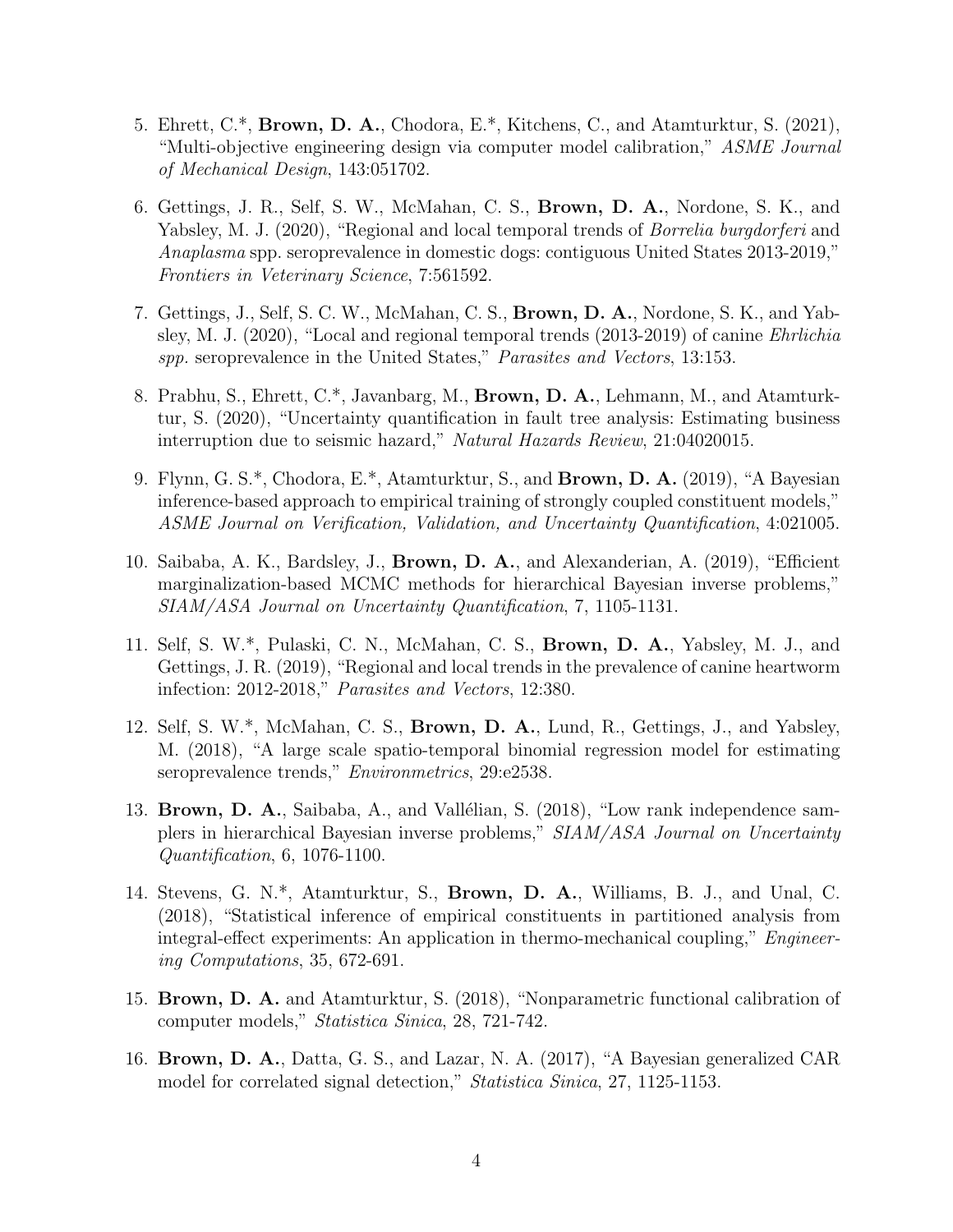17. Brown, D. A., Lazar, N. A., Datta, G. S., Jang, W., and McDowell, J. E. (2014), "Incorporating spatial dependence into Bayesian multiple testing of statistical parametric maps in functional neuroimaging," NeuroImage, 84, 97-112.

#### **SUBMITTED**

- 18. Niu, J.\*, Hur, B.\*, Absher, J., and Brown, D. A., "Bayesian regularization for functional graphical models," under revision, arXiv:2110.05575.
- 19. Nicholson, J., Kiessler, P., and Brown, D. A., "A kernel-based approach for Gaussian process modeling with functional information," submitted.
- 20. Brown, C. J., Gallagher, E., Brown, D. A., Frady, K., Markanikova, M., Gerdes, J., Matthews, M. A., Rabb, R. J., Rivers, H. E., Roberts, R., Welch, R., and Gramopadhye, A., "The association between school poverty index on first college math course placement for students in engineering and engineering-related fields," submitted.
- 21. Arp, C.\*, Nicholson, J.\*, Geddes, J., Brown, D. A., Atamturktur, S., and Kitchens, C., "Inferring effective interphase properties in composites by inverse analysis," submitted.

#### Conference Proceedings (Reviewed)

- 22. Gallagher, E. Vagnozzi, A. M., Lanning, R., Brown, D., Brown, C., Frady, K., Brisbane, J., Matthews, M., Murphy, J., Patel, K., Pfirman, A., Rabb, R., Roberts, R., Welch, R. and Gramopadhye, A. (2020), "Poverty and guidance: Challenges and opportunities in mathematics preparation for engineering," Proceedings of the 2020 American Society of Engineering Education Annual Conference and Exhibition, June 21 - 24, Montreal, Canada.
- 23. Marcanikova, M., Gallagher, E., Brown, C., Brisbane, J., Brown, A., Dunwoody, L. A., Frady, K., Hines, A., Murphy, J., Patel, K., Pfirman, A., Roberson, S., and Gramopadhye, A. (2019), "High school technology as a NON-predictor of first college math course," Proceedings of the 2019 American Society of Engineering Education Southeast Section Conference, March 10-12, Raleigh, NC.
- 24. Gallagher, E., Brown, C. J., Brown, D. A., Frady, K., Marcanikova, M., Atamturktur, S., Ihekweazu, S., Matthews, M., Rabb, R., Solan, I., Welch, R., and Gramopadhye, A. (2018), "Statewide coalition: Supporting underrepresented populations in precalculus through organizational redesign toward engineering diversity (SC:SUPPORTED) year 1," Proceedings of the 2018 American Society of Engineering Education Annual Conference and Exhibition, June 24-27, Salt Lake City, UT.
- 25. Gallagher, E., Brown, D. A., Brown, C. J., Frady, K., Bass, P., Matthews, M., Peters, T., Rabb, R., Solan, I., Welch, R., and Gramopadhye, A. K. (2018), "Identifying mathematical pathways to engineering in South Carolina," Proceedings of the 2018 American Society of Engineering Education Annual Conference and Exhibition, June 24-27, Salt Lake City, UT.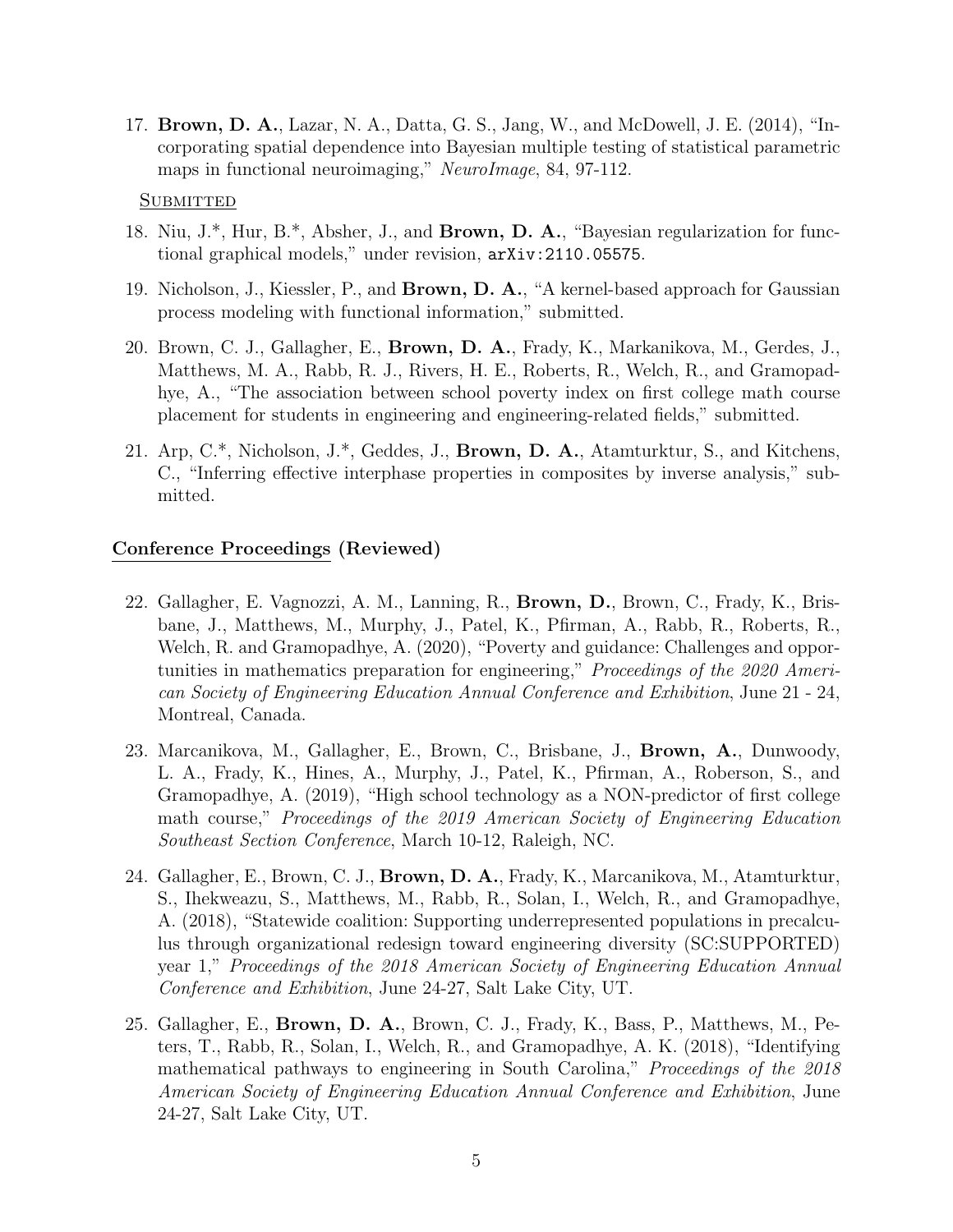26. Atamturktur, S. and Brown, D. A. (2015), "State-aware calibration for inferring systematic bias in computer models of complex systems," NAFEMS World Congress 2015, June 21-24, San Diego, CA, ISBN 978-1-910643-24-2.

### Letters and Discussions

27. Brown, D. A. and Lazar, N. A. (2018), Discussion of "Bayesian spatiotemporal modeling using hierarchical spatial priors, with applications to functional magnetic resonance imaging data," by M. Bezener, J. Hughes, and G. Jones, Bayesian Analysis, 13, 1307-1308.

# Book Chapters

28. Atamturktur, S., Stevens, G. N.\*, and Brown, D. A. (2017), "Empirically improving model adequacy in scientific computing," in Model Validation and Uncertainty Quantification, Volume 3: Proceedings of the 35th IMAC, A Conference and Exposition of Structural Dynamics 2017, eds. Barthorpe, R., Platz, R., Lopez, I., Moaveni, B., and Papadimitriou, C., pp. 363-370.

# Book Reviews

29. Brown, D. A.  $(2017)$ , Review of *Analysis of Neural Data*, by R. E. Kass, U. T. Eden, and E. N. Brown, Biometrics, 73, 710-713.

# Conference Proceedings (Unreviewed)

- 30. Sakitis, C., Rowe, D. B., and Brown, D. A. (2021), "A formal Bayesian approach to SENSE image reconstruction," in Proceedings of the 2021 Joint Statistical Meetings, Section on Statistics in Imaging, pp. 1332 - 1358.
- 31. Stevens, G. N.\*, Atamturktur, S., and Brown, D. A. (2017), "Empirical training of constituent models: Defining meso-scale behavior in a multi-scale plasticity model," IMAC XXXV, Society for Experimental Mechanics, Jan. 30 - Feb. 2, Garden Grove, CA.
- 32. Brown, D. A., Lazar, N. A., and Datta, G. S. (2011), "Bayesian multiple testing under dependence with application to functional magnetic resonance imaging," in Proceedings of the 2011 Joint Statistical Meetings, Bayesian Statistical Science Section, pp. 4708 - 4722.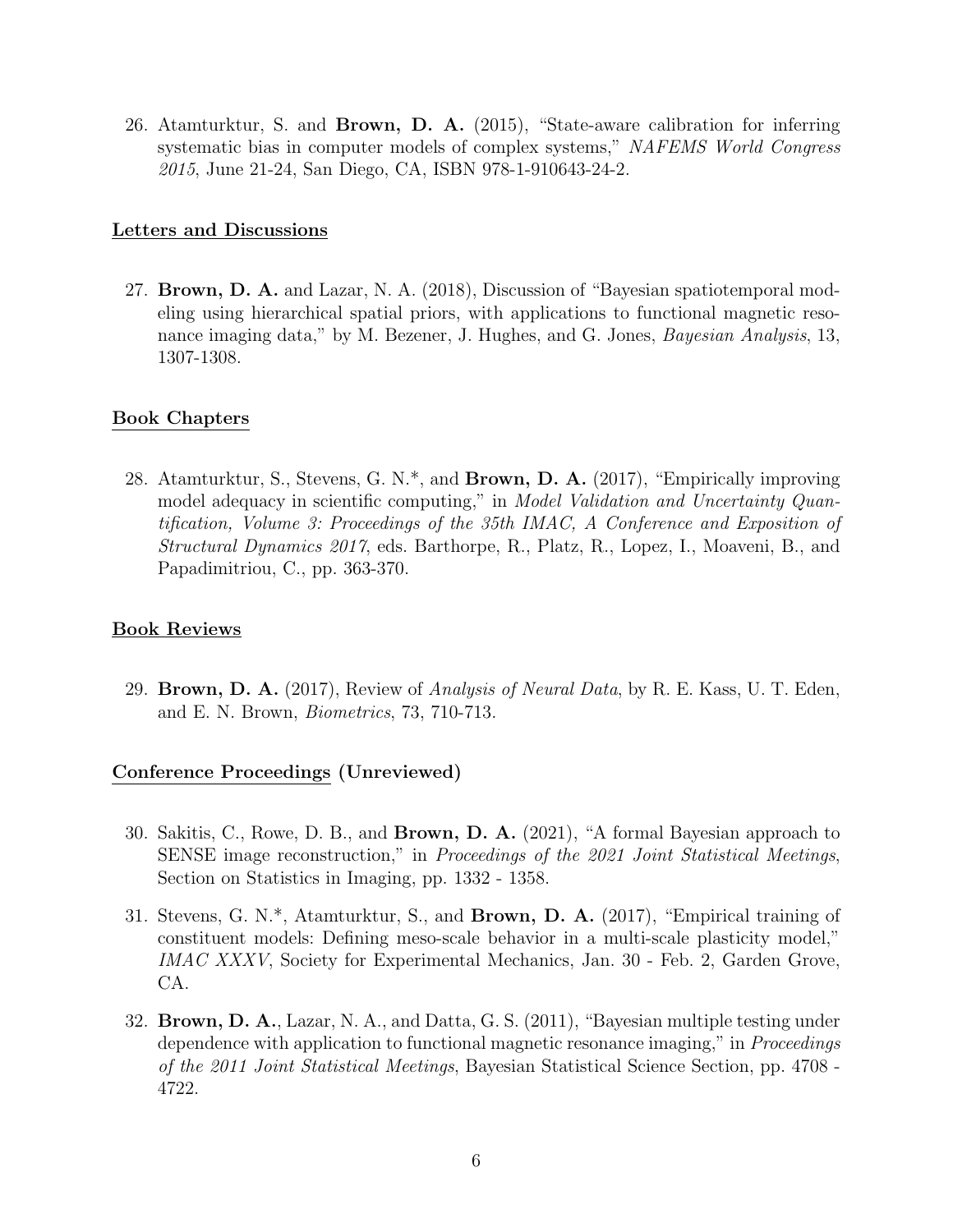33. Jaeger, A., Brown, D. A., Seymour, L., and Beuckert, R. (2010), "Response of Canadian crop yields to climate change," in Proceedings of the 2010 Joint Statistical Meetings, Statistics and the Environment Section, pp. 4395 - 4405.

### PRESENTATIONS

### **INVITED TALKS**

- 1. Brown, D. A., McMahan, C. S., Shinohara, R. T., and Linn, K. L., "Bayesian Spatial Binary Regression for Label Fusion in Structural Neuroimaging," Joint Statistical Meetings, Washington, D. C. (August 2022).
- 2. Saibaba, A. K., Bardsley, J., Brown, D. A., and Alexanderian, A., "Efficient marginalizationbased MCMC methods for hierarchical Bayesian inverse problems," SIAM Conference on Uncertainty Quantification, Atlanta, GA (April 2022).
- 3. Brown, D. A., McMahan, C. S., Shinohara, R. T., and Linn, K. L., "Bayesian Spatial Binary Regression for Label Fusion in Structural Neuroimaging,"  $10^{th}$  World Congress in Probability and Statistics, Seoul National University, Seoul, Korea (virtual talk) (July 2021).
- 4. Brown, D. A., McMahan, C. S., Shinohara, R. T., and Linn, K. L., "Bayesian Spatial Binary Regression for Label Fusion in Structural Neuroimaging," International Chinese Statistical Association Applied Statistics Symposium, Raleigh, NC (June 2019).
- 5. Brown, D. A., Saibaba, A. K., and Vallélian, S., "Low-Rank Independence Samplers in Hierarchical Bayesian Inverse Problems," 2019 IMS/ASA Spring Research Conference, Virginia Polytechnic Institute and State University, Blacksburg, VA (May 2019).
- 6. Brown, D. A., Saibaba, A. K., Vallélian, S., Bardsley, J., and Alexanderian, A., "Low Rank Independence Samplers in Hierarchical Bayesian Inverse Problems," H. Milton Stewart School of Industrial and Systems Engineering, Georgia Institute of Technology, Atlanta, GA (April 2019).
- 7. Brown, D. A., McMahan, C. S., Shinohara, R. T., and Linn, K. L., "Bayesian Spatial Binary Regression for Label Fusion in Structural Neuroimaging," Department of Mathematics, Statistics, and Computer Science, Marquette University, Milwaukee, WI (December 2018).
- 8. Brown, D. A., "Some Statistical Problems in Uncertainty Quantification," Department of Statistics, Indiana University, Bloomington, IN (October 2018).
- 9. Brown, D. A., Clemson University Genetics Symposium, Clemson University, Clemson, SC (September 2018).
- 10. Brown, D. A., McMahan, C. S., Shinohara, R. T., and Linn, K. L., "Bayesian Spatial Binary Regression for Label Fusion in Structural Neuroimaging," Statistical Methods in Imaging Workshop, Philadelphia, PA (June 2018).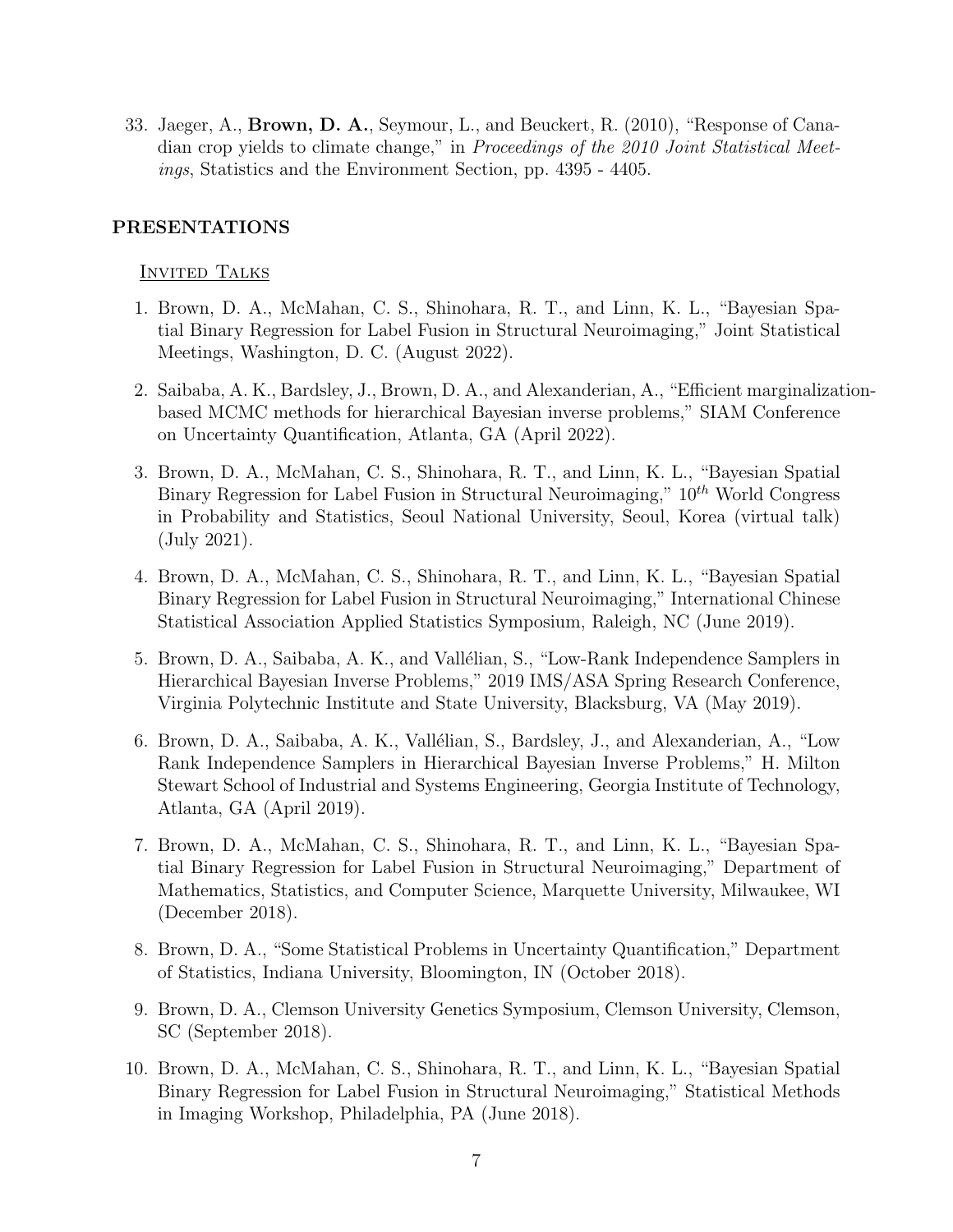- 11. Brown, D. A. and Atamturktur, S., "Nonparametric Functional Calibration of Computer Models," Joint Statistical Meetings, Baltimore, MD (August 2017).
- 12. Brown, D. A., McMahan, C. S., Linn, K. L., and Shinohara, R., "Bayesian Spatial Binary Regression for Label Fusion in Structural Neuroimaging," Eastern North American Region of the International Biometric Society (ENAR) Spring Meeting, Washington, D. C. (March 2017).
- 13. Brown, D. A., Saibaba, A. K., and Vallélian, S., "Computationally Efficient Markov Chain Monte Carlo Methods for Hierarchical Bayesian Inverse Problems," Statistical Inverse Problems Workshop, Statistical and Applied Mathematical Sciences Institute (January 2017).
- 14. Brown, D. A., Datta, G. S., and Lazar, N. A., "A Bayesian Generalized CAR Model for Correlated Signal Detection," Georgia Statistics Day, Georgia Institute of Technology, Atlanta, GA (October 2016).
- 15. Brown, D. A., Datta, G. S., and Lazar, N. A., "A Bayesian Generalized CAR Model for Correlated Signal Detection," Joint Statistical Meetings, Chicago, IL (August 2016).
- 16. Brown, D. A., Saibaba, A., and Vallélian, S., "Efficient Markov Chain Monte Carlo Methods for Hierarchical Bayesian Inverse Problems," Challenges in Computational Neuroscience Transition Workshop, Statistical and Applied Mathematical Sciences Institute, Research Triangle Park, NC (May 2016).
- 17. Brown, D. A., Lazar, N. A., Datta, G. S., Jang, W., and McDowell, J. E., "Incorporating Spatial Dependence into Bayesian Multiple Testing of Statistical Parametric Maps in Functional Neuroimaging," Joint Statistical Meetings, Seattle, WA (August 2015).
- 18. Brown, D. A., Datta, G. S., and Lazar, N. A., "A Bayesian Multiple Testing Model for Correlated Signal Detection," South Carolina Statistics Consortium Meeting, Clemson University, Clemson, SC (November 2014).
- 19. Brown, D. A., Lazar, N. A., Datta, G. S., Jang, W., and McDowell, J. E., "Incorporating Spatial Dependence into Bayesian Multiple Testing of Statistical Parametric Maps in Functional Neuroimaging," Network of Greater Georgia Institutes of Neuroimaging and Statistics (NOGGINS) Workshop, University of Georgia, Athens, GA (April 2014).
- 20. Brown, D. A., Lazar, N. A., Datta, G. S., Jang, W., and McDowell, J. E., "Incorporating Spatial Dependence into Bayesian Multiple Testing of Statistical Parametric Maps in Functional Neuroimaging," Department of Statistics, University of South Carolina, Columbia, SC (November 2013).
- 21. Brown, D. A., Lazar, N. A., Datta, G. S., Jang, W., and McDowell, J. E., "Incorporating Spatial Dependence into Bayesian Multiple Testing of Statistical Parametric Maps in Functional Neuroimaging," Department of Biostatistics, The University of Texas M. D. Anderson Cancer Center, Houston, TX (February 2013).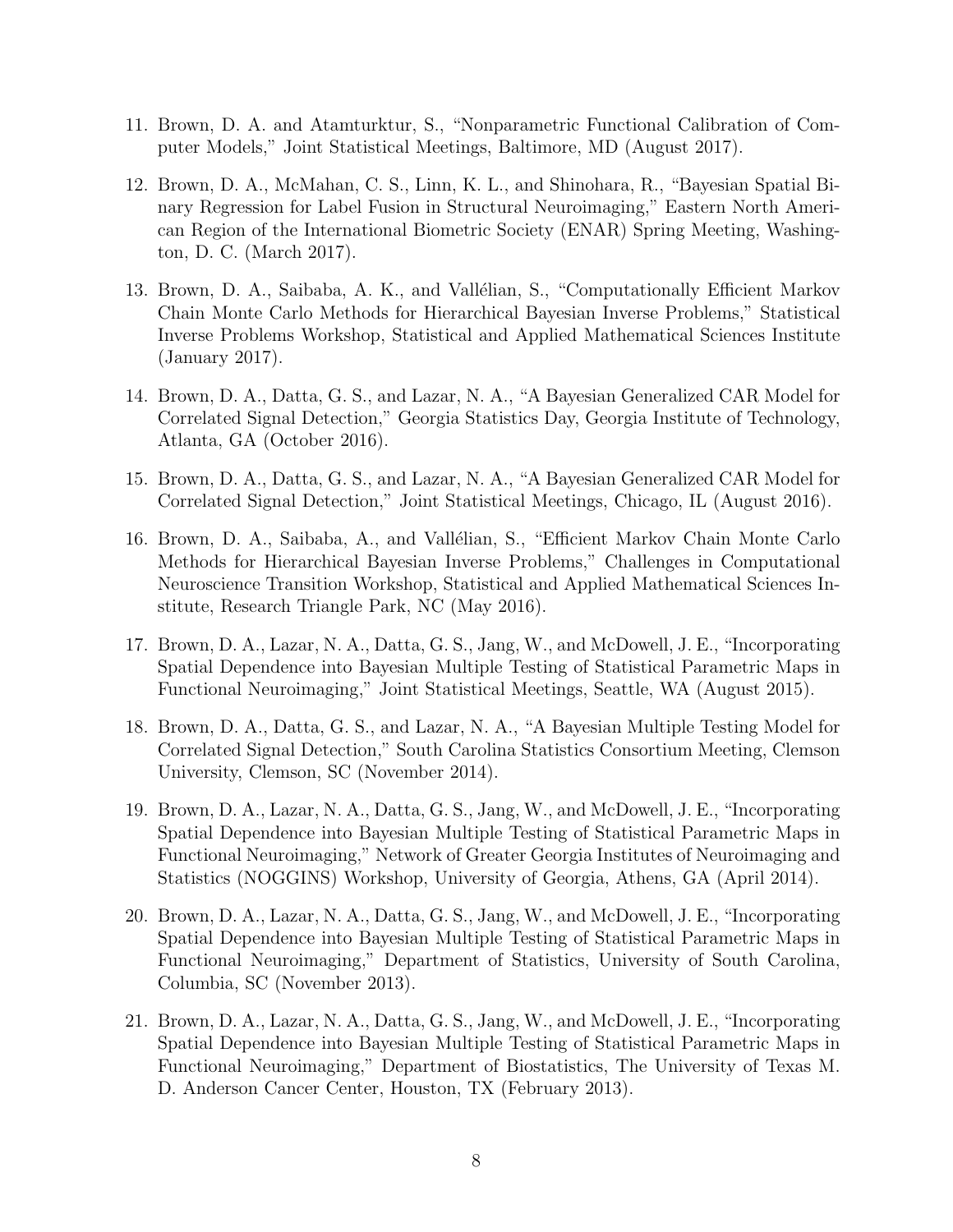- 22. Brown, D. A., Lazar, N. A., Datta, G. S., Jang, W., and McDowell, J. E., "Incorporating Spatial Dependence into Bayesian Multiple Testing of Statistical Parametric Maps in Functional Neuroimaging," Department of Mathematical Sciences, Clemson University, Clemson, SC (January 2013).
- 23. Brown, D. A., Lazar, N. A., Datta, G. S., Jang, W., and McDowell, J. E., "Incorporating Spatial Dependence into Bayesian Multiple Testing of Statistical Parametric Maps in Functional Neuroimaging," Department of Statistics, University of Missouri, Columbia, MO (December 2012). (Webinar)
- 24. Brown, D. A., Lazar, N. A., and Datta, G. S., "Bayesian Multiple Testing under Dependence with Application to Functional Magnetic Resonance Imaging," Student seminar in Research, Evaluation, Measurement, and Statistics, Department of Educational Psychology, University of Georgia, Athens, GA (February 2012).

### CONTRIBUTED TALKS

- 25. Brown, D. A., McMahan, C. S., Shinohara, R. T., and Linn, K. L., "Bayesian Spatial Binary Regression for Label Fusion in Structural Neuroimaging," Joint Statistical Meeting, Denver, CO (August 2019).
- 26. Brown, D. A., "Functional Calibration of Computer Models," Clemson University Research Symposium, Clemson, SC (May 2019).
- 27. Brown, D. A. and Atamturktur, S., "Nonparametric Functional Calibration of Computer Models," SIAM Conference on Uncertainty Quantification, Garden Grove, CA (April 2018).
- 28. Brown, D. A., Lazar, N. A., Datta, G. S., Jang, W., and McDowell, J. E., "Incorporating Spatial Dependence into Bayesian Multiple Testing of Statistical Parametric Maps in Functional Neuroimaging," Eastern North American Region of the International Biometric Society (ENAR) Spring Meeting, Baltimore, MD (March 2014).
- 29. Brown, D. A., Lazar, N. A., Datta, G. S., Jang, W., and McDowell, J. E., "Incorporating Spatial Dependence into Bayesian Multiple Testing of Statistical Parametric Maps in Functional Neuroimaging," International Conference on Advances in Interdisciplinary Statistics and Combinatorics, University of North Carolina at Greensboro, Greensboro, NC (October 2012).
- 30. Brown, D. A., Lazar, N. A., and Datta, G. S., "Bayesian Multiple Testing under Dependence with Application to Functional Magnetic Resonance Imaging," Network of Greater Georgia Institutes of Neuroimaging and Statistics (NOGGINS) Workshop, University of Georgia, Athens, GA (April 2012).
- 31. Brown, D. A., Lazar, N. A., and Datta, G. S., "Bayesian Multiple Testing under Dependence with Application to Functional Magnetic Resonance Imaging", Joint Statistical Meeting, Miami, FL (August 2011).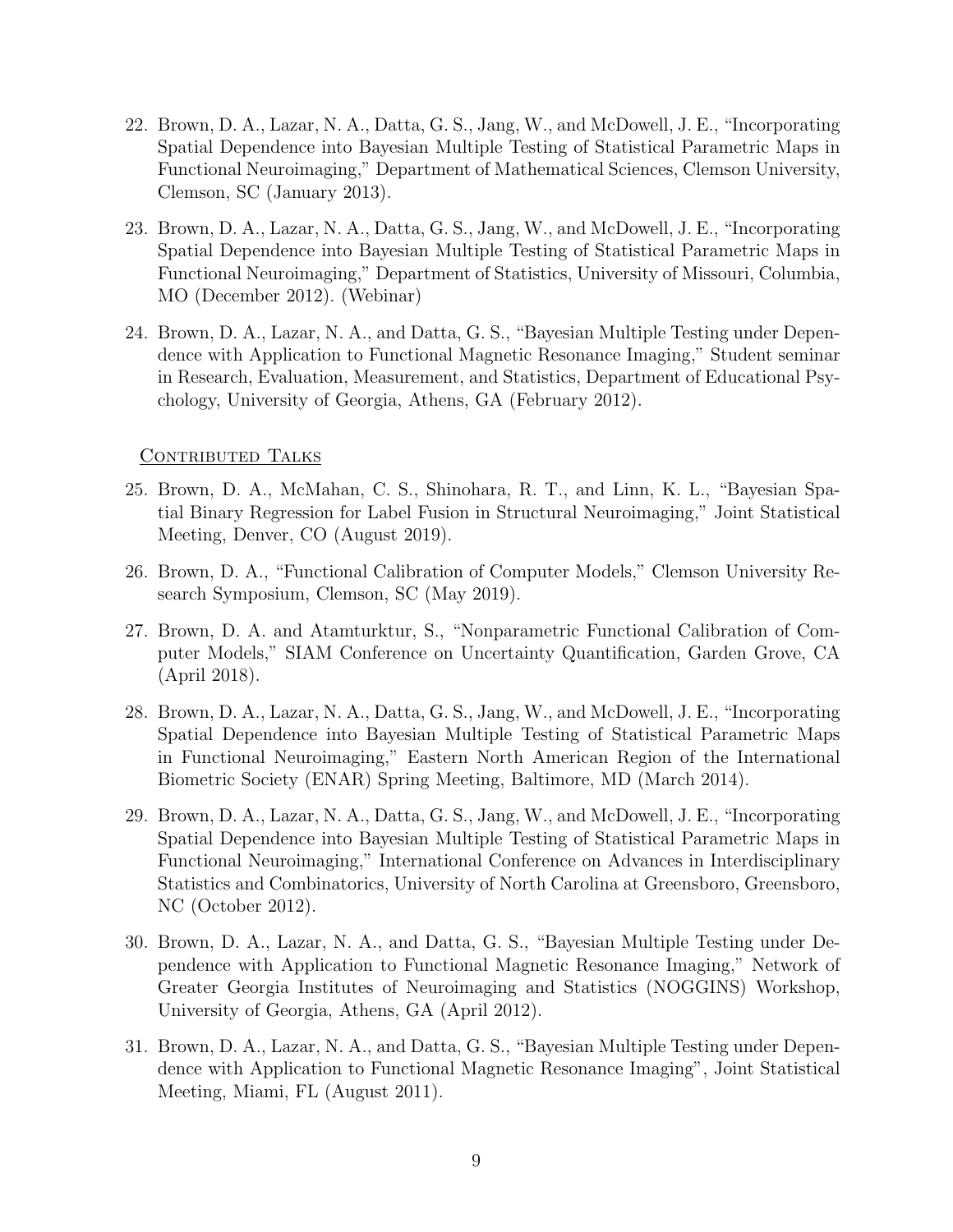### CONTRIBUTED POSTERS

- 32. Brown, D. A. and Atamturktur, S., "Nonparametric functional calibration of computer models," Statistical Perspectives of Uncertainty Quantification Conference, Atlanta, GA (May 2017).
- 33. Brown, D. A. and Atamturktur, S., "Nonparametric functional calibration of computer models," Institute of Mathematical Statistics New Researchers Conference, Madison, WI (July 2016).
- 34. Brown, D. A., Datta, G. S., and Lazar, N. A., "A Bayesian Multiple Testing Model for Correlated Signal Detection", Southern Regional Council on Statistics (SRCOS) Summer Research Conference, Wilmington, NC (June 2015).
- 35. Brown, D. A., Lazar, N. A., Datta, G. S., Jang, W., and McDowell, J. E., "Incorporating Spatial Dependence into Bayesian Multiple Testing of Statistical Parametric Maps in Functional Neuroimaging," International Society for Bayesian Analysis (ISBA) Objective Bayes Meeting, Duke University, Durham, NC (December 2013).
- 36. Brown, D. A., Lazar, N. A., and Datta, G. S., "Bayesian Multiple Testing under Spatial Dependence with Application to fMRI," Southern Regional Council on Statistics (SRCOS) Summer Research Conference, Jekyll Island, GA (June 2012).
- 37. Brown, D. A., Lazar, N. A., and Datta, G. S., "Bayesian Multiple Testing under Dependence with Application to fMRI," High Dimensional Approximation for Uncertainty Quantification Workshop, Statistical and Applied Mathematical Sciences Institute (SAMSI), Raleigh, NC (November 2011).

### OTHER PRESENTATIONS

- 38. Brown, D. A., "Some Statistical Problems in Uncertainty Quantification," presented in Mathematical and Statistical Sciences Special Topics Course, Clemson University, Clemson, SC (December 2019).
- 39. Brown, D. A., McMahan, C. S., Shinohara, R. T., and Linn, K. L., "Label fusion: Automated structure detection in neuroimaging," Clemson University College of Science Donor Appreciation Reception, Clemson SC (April 2018).
- 40. Brown, D. A., Saibaba, A. K., and Vall´elian, S., "Computationally Efficient Markov chain Monte Carlo Methods for Hierarchical Bayesian Inverse Problems," Clemson University PDE Seminar, Clemson, SC (September 2016).
- 41. Brown, D. A., McMahan, C. S., and Linn, K. L., "Bayesian Spatial Binary Regression for Tumor Segmentation," Johns Hopkins University/University of Pennsylvania Biostatistics Clinical Imaging Research Group (webinar) (May 2016).
- 42. Brown, D. A.,"Basic Markov Chain Monte Carlo," Statistical and Applied Mathematical Sciences Institute, Research Triangle Park, NC (February 2016).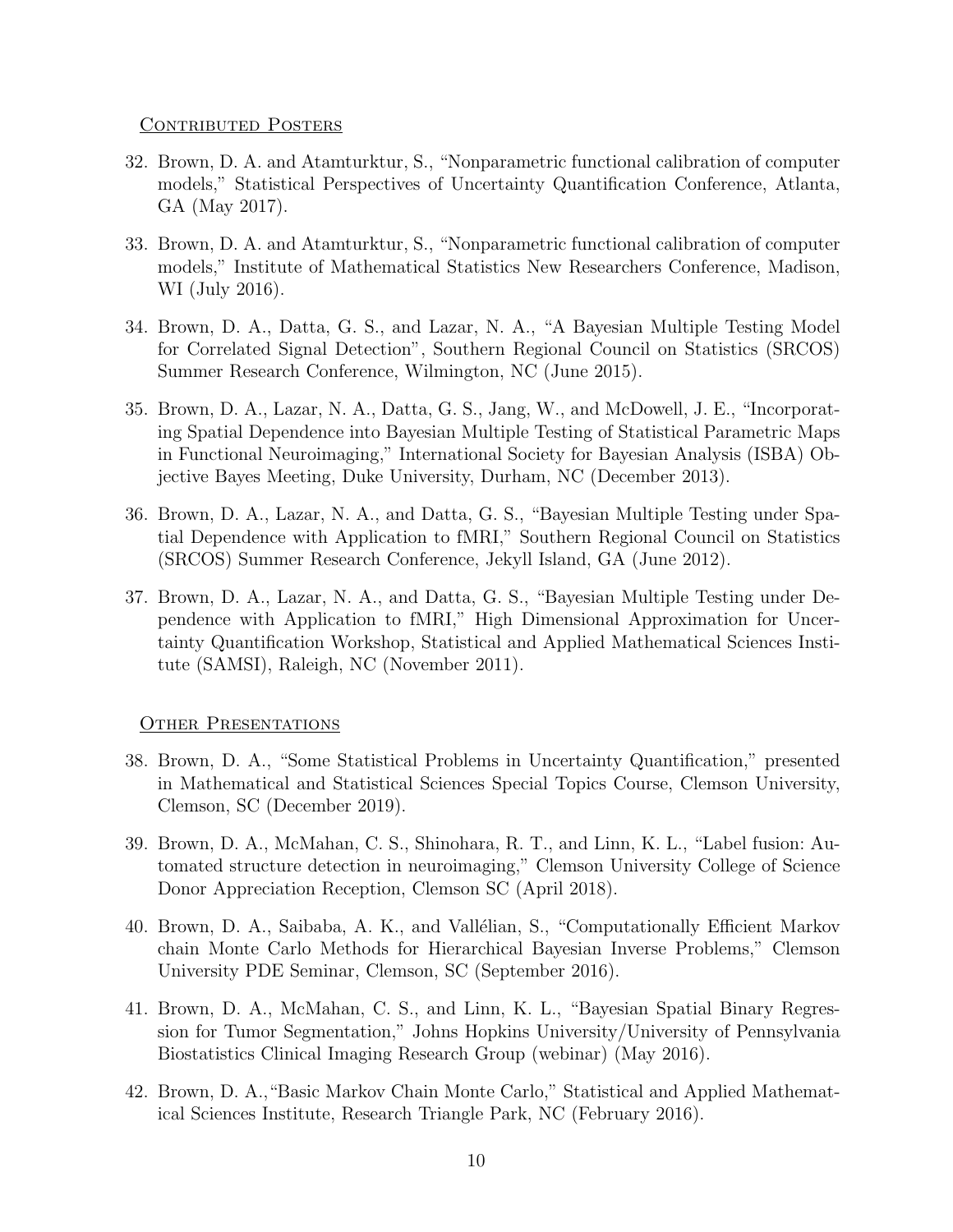- 43. Brown, D. A., Lazar, N. A., Datta, G. S., Jang, W., and McDowell, J. E., "Bayesian Correlated Signal Detection," Statistical and Applied Mathematical Sciences Institute, Research Triangle Park, NC (January 2016).
- 44. Brown, D. A., Lazar, N. A., Datta, G. S., Jang, W., and McDowell, J. E., "Incorporating Spatial Dependence into Bayesian Multiple Testing of Statistical Parametric Maps in Functional Neuroimaging," fMRI Research Group, Department of Psychology, University of Georgia, Athens, GA (April 2013).
- 45. Brown, D. A., Lazar, N. A., and Datta, G. S., "Bayesian Multiple Testing in the Presence of Dependence," fMRI Research Group, University of Georgia, Athens, GA (January 2012).
- 46. Brown, D. A., Chow, S.-N., and Hui, Q., "Time-Optimal Control of Bioterror Response Logistics: The Case of Anthrax," Research Experience for Undergraduates (REU) Mini-Conference, School of Mathematics, Georgia Institute of Technology, Atlanta, GA (August 2006).

# HONORS AND AWARDS

IMS New Researchers Travel Award, Institute of Mathematical Statistics (2016)

- SAMSI Visiting Research Fellow, Statistical and Applied Mathematical Sciences Institute (2016)
- Jeffreys Excellence Prize for Best Applied Poster, International Society for Bayesian Analysis (2013)
- Best Senior Student, Department of Statistics, University of Georgia (2013)
- Boyd Harshbarger Student Travel Award, Southern Regional Council on Statistics (2012)
- Paul D. Coverdell Franklin Foundation for Neuroimaging Travel Award, University of Georgia Franklin Foundation Neuroimaging Program (2011)
- Outstanding Teaching Assistant, University of Georgia (2010)
- Mu Sigma Rho National Statistics Honor Society, Department of Statistics, University of Georgia (2010)
- Graduate with Highest Honor, Georgia Institute of Technology (2006)
- Golden Key International Honour Society, Georgia Institute of Technology (2006)
- Research Experience for Undergraduates (REU) Research Fellowship, National Science Foundation (2006)

### SPONSORED RESEARCH

"A Multiscale, Multiphysics Modeling Framework for Genome-to Phenome Mapping via Intermediate Phenotypes," National Science Foundation, Senior Personnel, \$2,100,630 (\$105,032) (2018-2022).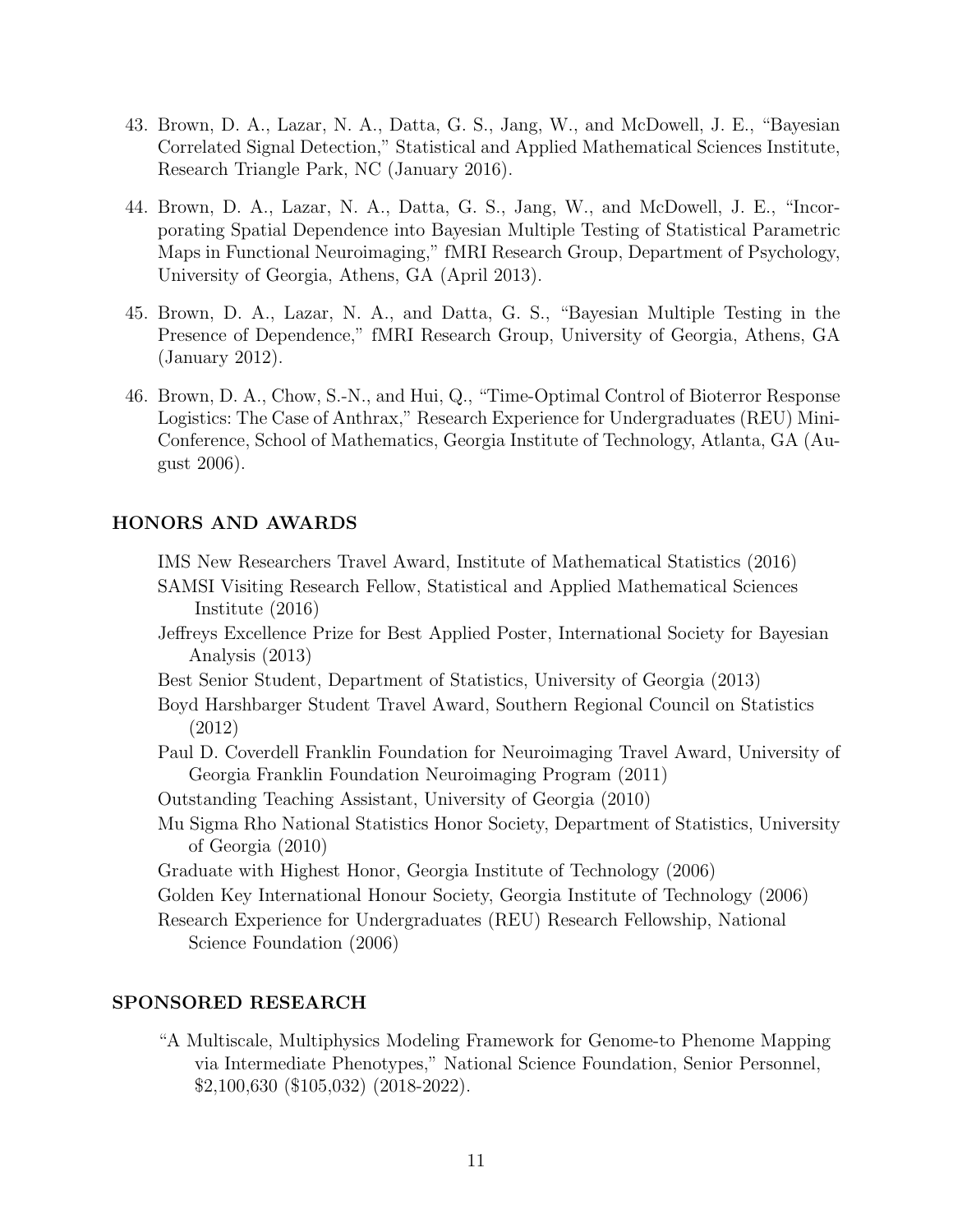- "Preparing Resilient and Operationally Adaptive Communities through an Interdisciplinary, Venture-based Education (PROACTIVE)," National Science Foundation, Senior Personnel, \$2,989,899 (\$239,192), (2016 - 2022).
- "Simulation-Based Design of Polymer Nanocomposites for Structural Applications," National Science Foundation, Co-Principal Investigator, \$427,724 (\$85,545),  $(2016 - 2022)$ .
- Transformative Initiative for Generating Extramural Research (TIGER): "Accelerating the Data Collection and Analysis Timeline for a Funded NSF INCLUDES Lauch Pilot to be Competitive for a Full NSF INCLUDES ALLIANCE Proposal Deadline," Clemson University, Co-Principal Investigator, \$14,631 (2018).
- "Statewide Consortium: Supporting Underrepresented Populations in Precalculus by Organizational Redesign toward Engineering Diversity (SC:SUPPORTED)," National Science Foundation, Co-Principal Investigator, \$299,994 (\$30,000),  $(2017 - 2020)$ .
- "Model Validation Analytics in Support of High-Consequence Decision Making," Department of Education, Co-Principal Investigator, \$1,291,841 (\$77,510),  $(2015 - 2019).$

### OTHER SPONSORED ACTIVITY

Travel Grant, Statistical and Applied Mathematical Sciences Institute, \$450 (2017). Travel Grant, Institute of Mathematical Statistics, \$1000 (2016).

Visiting Research Fellowship, Statistical and Applied Mathematical Sciences Institute, \$12,000 (2016)

- Travel Grant, Statistical and Applied Mathematical Sciences Institute, \$1700 (2015).
- Travel Grant, Southern Regional Council on Statistics, \$350 (2015).
- Travel Grant, International Society for Bayesian Analysis, \$680 (2013).
- Travel Grant, The Graduate School, University of Georgia, \$400 (2012).
- Travel Grant, Department of Statistics, University of Georgia, \$200 (2012).

Travel Award, Statistical and Applied Mathematical Sciences Institute, \$300 (2011).

Research Experience for Undergraduates (REU) Fellowship, National Science Foundation, \$2500 (2006).

### GRADUATE STUDENT ADVISING

#### Doctoral Graduates

#### <u>Advisor</u>

Ehrett, C., "A Bayesian approach to computer model calibration and model-assisted design," December 2020.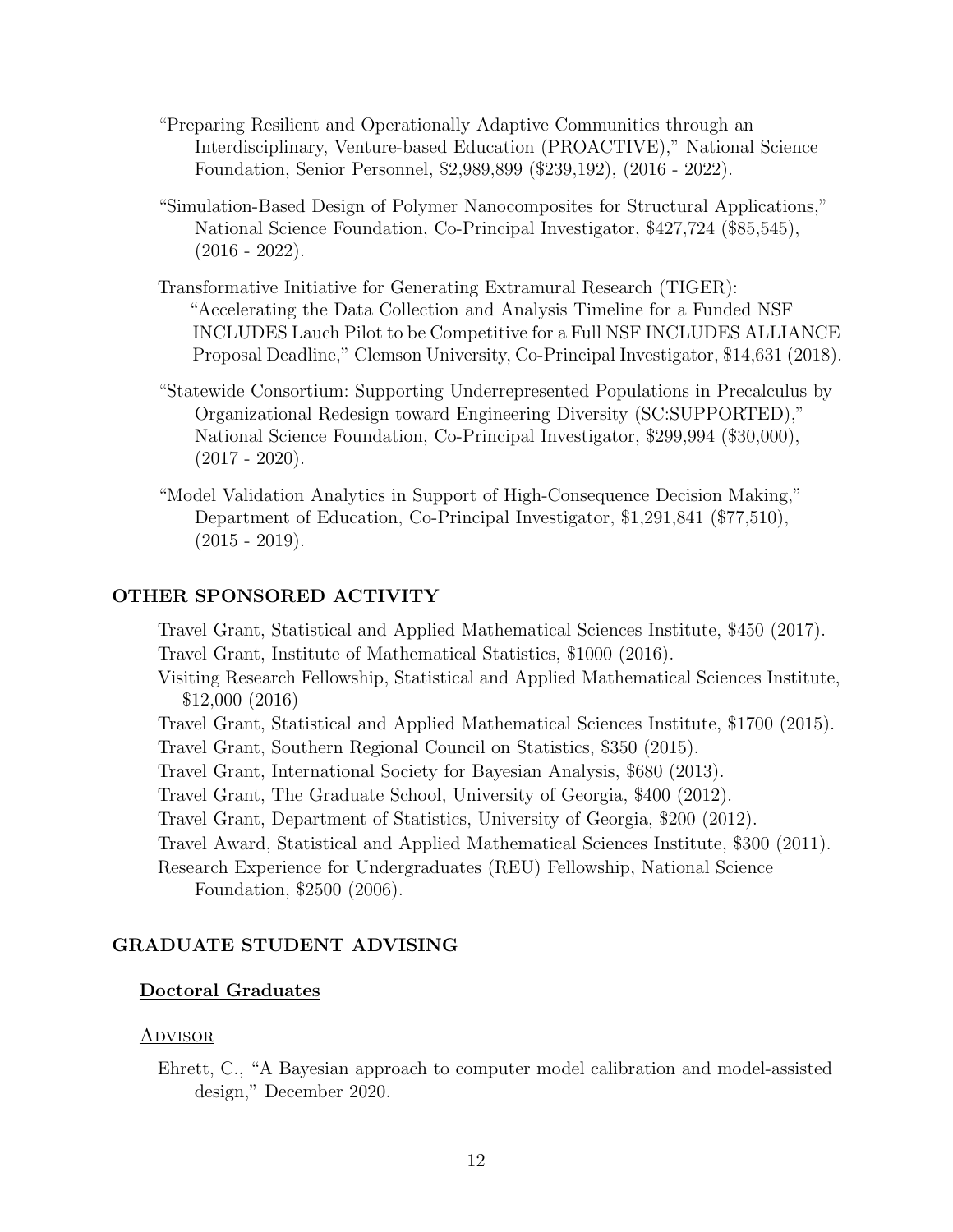#### COMMITTEE MEMBER

Mokalled, S., "Statistical models for the analysis of complex data," December 2020.

Joyner, C., "High dimensional regression techniques for complex data," December 2019.

- Ahmad, S. U., "Analytical and iterative regularization methods for nonlinear ill-posed inverse problems: Applications to diffuse optical and electrical impedance tomography," August 2019.
- Self, S. C. W., "Bayesian spatio-temporal modeling for forecasting, trend assessment, and spatial trend filtering," August 2019.
- Stevens, G. N., "Experiment-based validation and uncertainty quantification of partitioned models: Improving predictive capability of multi-scale plasticity models," August 2016.
- Tu, S., "Objective Bayesian analysis on the quantile regression," December 2015.

### Master's Graduates

### Advisor / Co-advisor

- Gao, F., "A case study of modern simultaneous estimation and variable selection techniques: From both frequentist and Bayesian point of view," December 2021.
- Moose, A., "Modeling match results in the English Premier League using a hierarchical Bayesian Poisson model," December 2018.
- Yuan, J., "Bayesian calibration of computer models using the Gaussian process prior," December 2018.
- Niu, J., "Identification of differences in cortical thickness in multiple sclerosis patients based on race," August 2018.
- Ehrett, C., "Subset simulation with multivariate draw," May 2017.
- Lamoreux, M., "Empirical null estimation via central matching with application to functional magnetic resonance imaging," May 2016.
- Kwiasowski, J., "Thresholding of statistical maps in functional neuroimaging via independent filtering," August 2015.
- Nystrom, E., "Comparing error structures for statistical analysis of functional magnetic resonance imaging time series data," May 2014 (Co-advisor with Dr. Julia Sharp).

#### COMMITTEE MEMBER

- Zhang, T., "On the interface between nested designs and the multi-step interpolator," December 2020.
- Zhao, S., "Loan default prediction in LendingClub," August 2020.
- Lumsden, B., "Ensemble-based Genomics," December 2019
- Driscoll, M., "Comparing models for predicting the at-large bids for the 2019 NCAA Basketball Tournament," May 2019.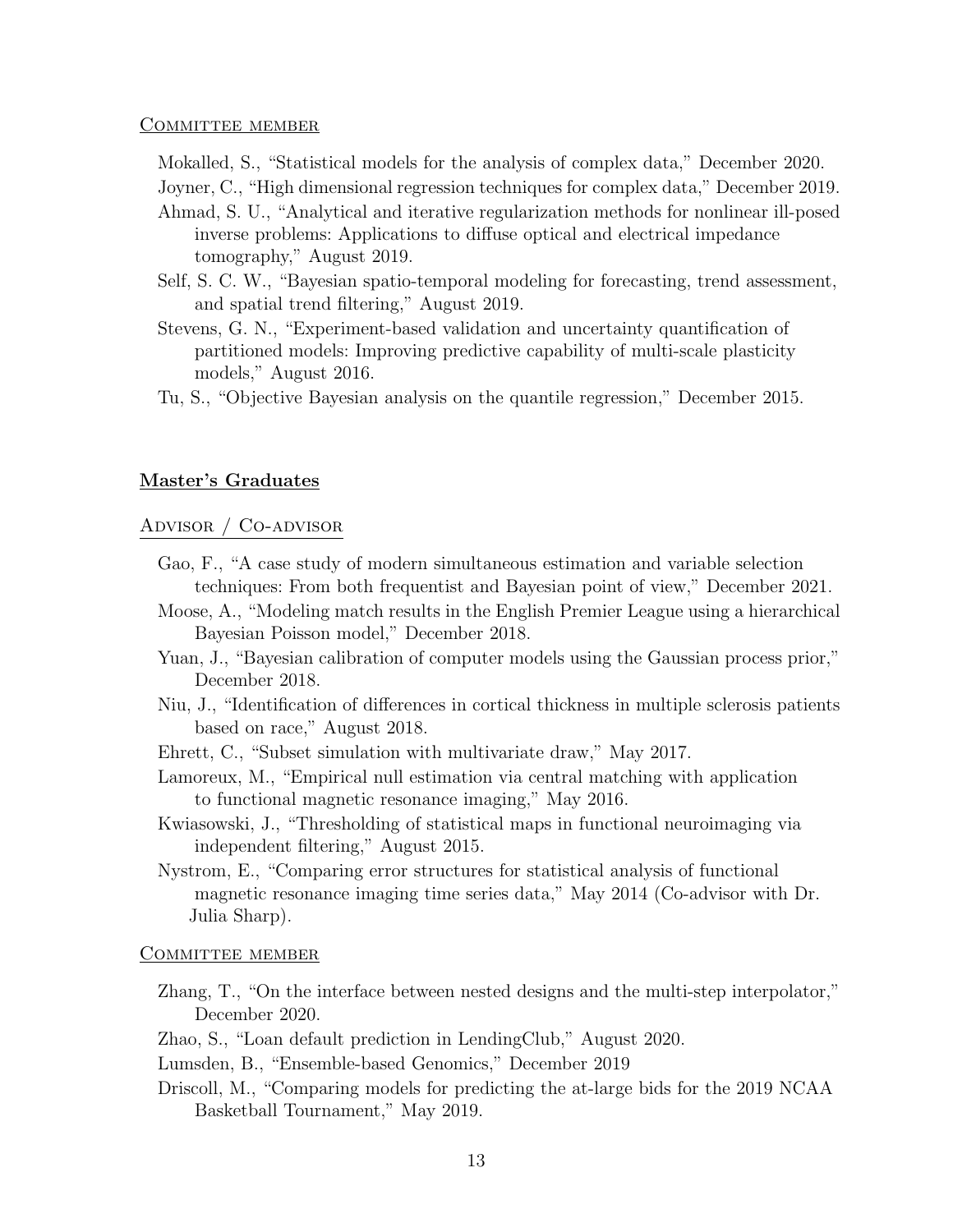Rollins, H., "High-dimensional methods for statistical genomics," May 2019

- Tan, X., "Autocorrelation function estimation via penalized least squares method," December 2018 .
- Sun, L., "Maximizing Airbnb hosts' revenue in New York City: A case study of model selection methodologies using an Airbnb data set," August 2018.
- Li, J., "Data analysis of diverse learning environment survey data," May 2017.
- Watson, S., "A comparison of the point process and predictive process Gaussian spatial models with an application to land parcel data," August 2016.
- Mokalled, S., "Estimating biomarker distributions via pooled assessments," May 2016.
- Bao, Y., "Analysis of peach gene expression data," August 2015.
- Justus, I., "Quantifying information loss and time series predictions of housing utility data," May 2015.
- McDonald, J., "An exact test for binary data using weights and empirical Bayes estimates for cluster level success probabilities," May 2015.
- Norton, P., "Adjustments for treatment by block interaction in a genetics study," May 2015.
- Stevens, G., "Stochastic wavenumber estimation: Damage detection through simulated guided lamb waves," December 2014.

#### Current Graduate Advising

#### Advisor / Co-Advisor

Wang, Z. (PhD), May 2024 Gao, F. (PhD), May 2024 Hur, B. (PhD), May 2023 Nicholson, J. (PhD), May 2022 (Co-advisor with Dr. Peter Kiessler) Wierzbicki, M. (MS), May 2022 Niu, J. (PhD), December 2021

#### COMMITTEE MEMBER

Das, A. (PhD, Pennsylvania State University), May 2024 Murphy, E. (PhD), May 2024 Sakitis, C. (PhD, Marquette University), May 2024 Zhao, S. (MS, PhD), May 2024 Hess, J. (PhD), May 2023 Sichani, S. (PhD, Pennsylvania State University), May 2023 Zhao, S. (PhD), May 2023 Chan, F. C. J. (MS, PhD), May 2022 Fisher, W. (MS), May 2022 Kreuser, K. (MS), May 2022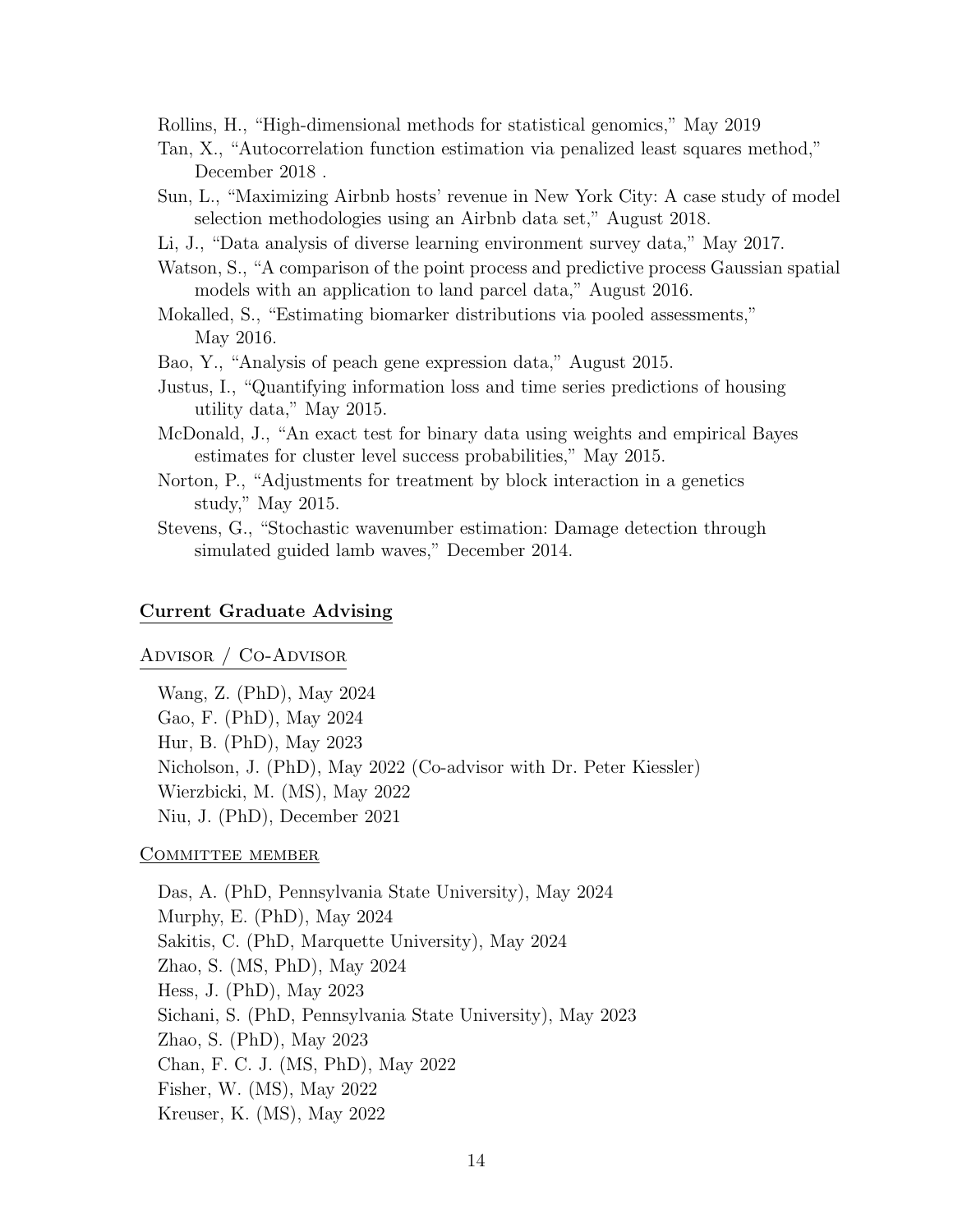Scruggs, S. (MS), May 2022 Tan, X. (PhD), May 2022 Gong, R. (PhD), August 2021 Liu, Z. (PhD), August 2021

### TEACHING

### Courses Taught (at Clemson University)

MATH 8050, Data Analysis, SU21 (online), SU20 (online), F16, F15, S15, F14, S14 MATH 8020, General Linear Hypothesis II, S18, S17 MATH 8010, General Linear Hypothesis I, F19, F18, F17, F16 MATH 4/6000, Theory of Probability, F18, F14 MATH 4910, Independent Study, F17, F16 MATH 4090, Design of Experiments for Science and Engineering, S21, S22 MATH 4020, Statistics for Science and Engineering II, F21, F20, F19 MATH 3020, Statistics for Science and Engineering, F17, F15, S14, F13 STAT 8110, Special Problems in Experimental Statistics, S22 STAT 8120, Introduction to Machine Learning, SU21 (online)

# UNIVERSITY AND PUBLIC SERVICE

#### **Committees**

| University: Faculty Senator (2020 - Current)                            |
|-------------------------------------------------------------------------|
| Chair, Faculty Senate Finance Committee (2021 - Current)                |
| Member, Faculty Senate Executive Committee (2021 - Current)             |
| Member, Steering Committee for NSF National Research Traineeship        |
| Program on Resilient Infrastructure in Environmental Systems            |
| Engineering and Science (2017 - Current)                                |
| Chair, Distinguished Speaker Series Committee for NSF National Research |
| Traineeship Program on Resilient Infrastructure in Environmental        |
| Systems Engineering and Science (2017 - Current)                        |
| Member, Faculty Senate Policy Committee (2020 - 2021)                   |
| College: Member, Faculty Advisory Committee (2020 - Current)            |
| Member, Bylaws Committee (2020 - Current)                               |
| Department: Member, Graduate Affairs Committee (2021 - Current)         |
| Member, Curriculum Committee (2019 - Current)                           |

Member, Tenure, Promotion, and Reappointment Committee (Statistics & Operations Research Division) (2019 - Current)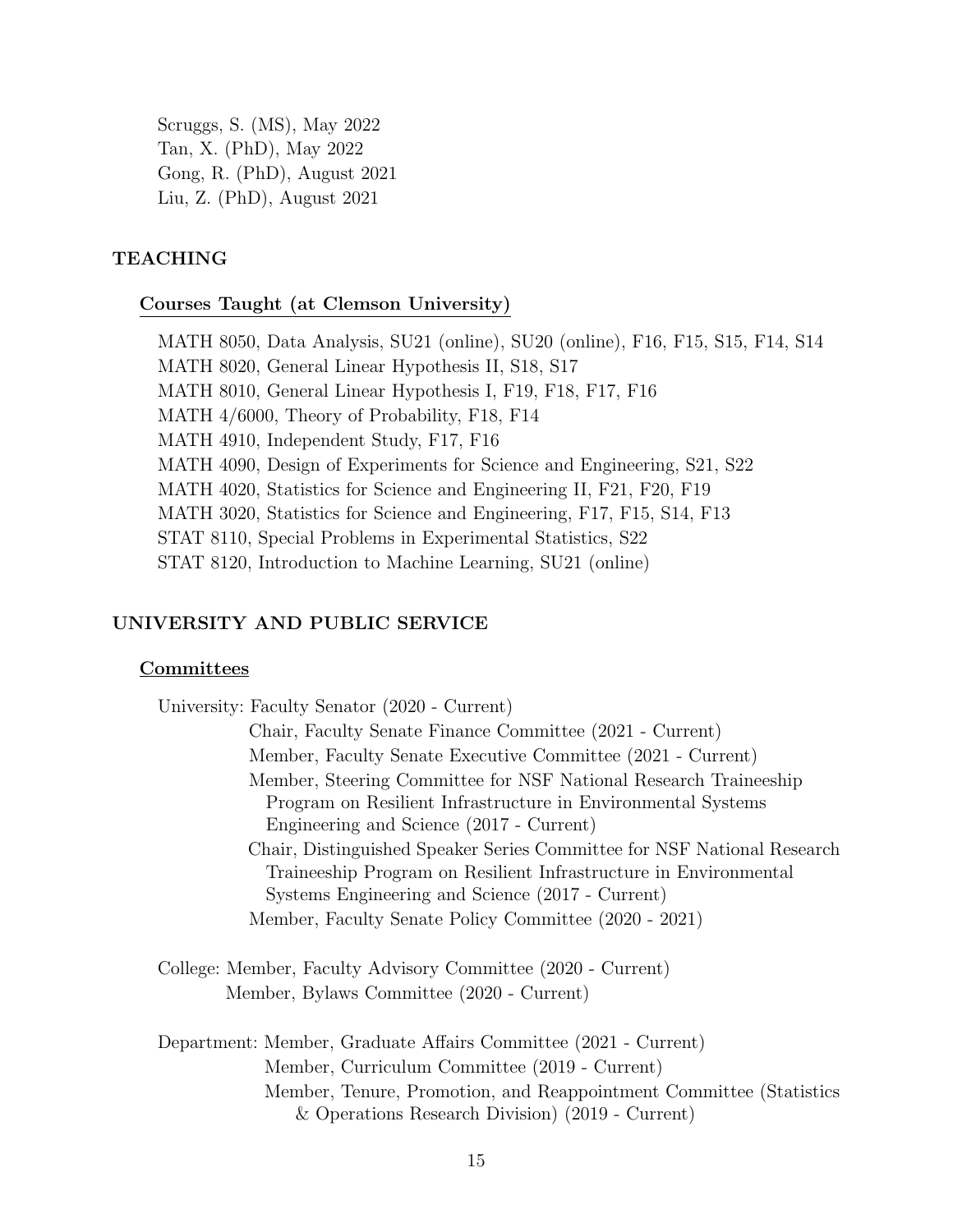Member, Analysis Hiring Committee (2021) Member, School Director Two-Year Review Committee (2021) Member, Inclusive Excellence and Climate Committee (2020 - 2021) Member, Undergraduate Affairs Committee (2014 - 2015, 2018 - 2021) Probability/Statistics Hiring Committee: Chair (2019) Member (2020, 2018) Member, Probability/Statistics Seminar Committee (2013 - 2019) Member, Research Committee (2013 - 2019)

### Other Service

Graduate Student Curriculum Advisor (2014 - Current) Undergraduate Student Curriculum Advisor (2014 - Current) Mentor for the College of Science Faculty Mentoring program (2020, 2021) Faculty Officer, American Statistical Association Student Chapter, (2017 - 2019) Reader/Question Leader for Clemson University Advanced Placement Statistics Practice Exam (2014, 2015, 2016, 2017, 2018, 2019) Lead Organizer of the Joint Clemson/University of Georgia Statistics Colloquium (2015, 2017, 2019)

Clemson University Representative to the Annual Business Meeting of the Southern Regional Council on Statistics (2014)

### MISCELLANEOUS

#### Professional Development

264 Professional Development Hours, Educational Testing Service Equitable Faculty Evaluation, Workshop, Clemson University (October 2021) Effective Interviewing and the Hiring Process, Training Session (September 2021) Participant in the Clemson University College of Science Associate Professor Mentoring program (Spring 2021) TIGERS Advocates, Training Session, Clemson University (March 2021) Banning Bad Team Building: Current Innovations from the Science of Team Science, Seminar, Clemson University (February 2021) Effective Online Teaching for Student Engagement, Short Course, Clemson University (May 2020) Clemson Online Certification (CONCERT), Short Course, Clemson University (April 2020) Inclusive Excellence 201, Training Session, Clemson University (February 2020) Implicit Bias 101, Training Session, Clemson University (January 2020)